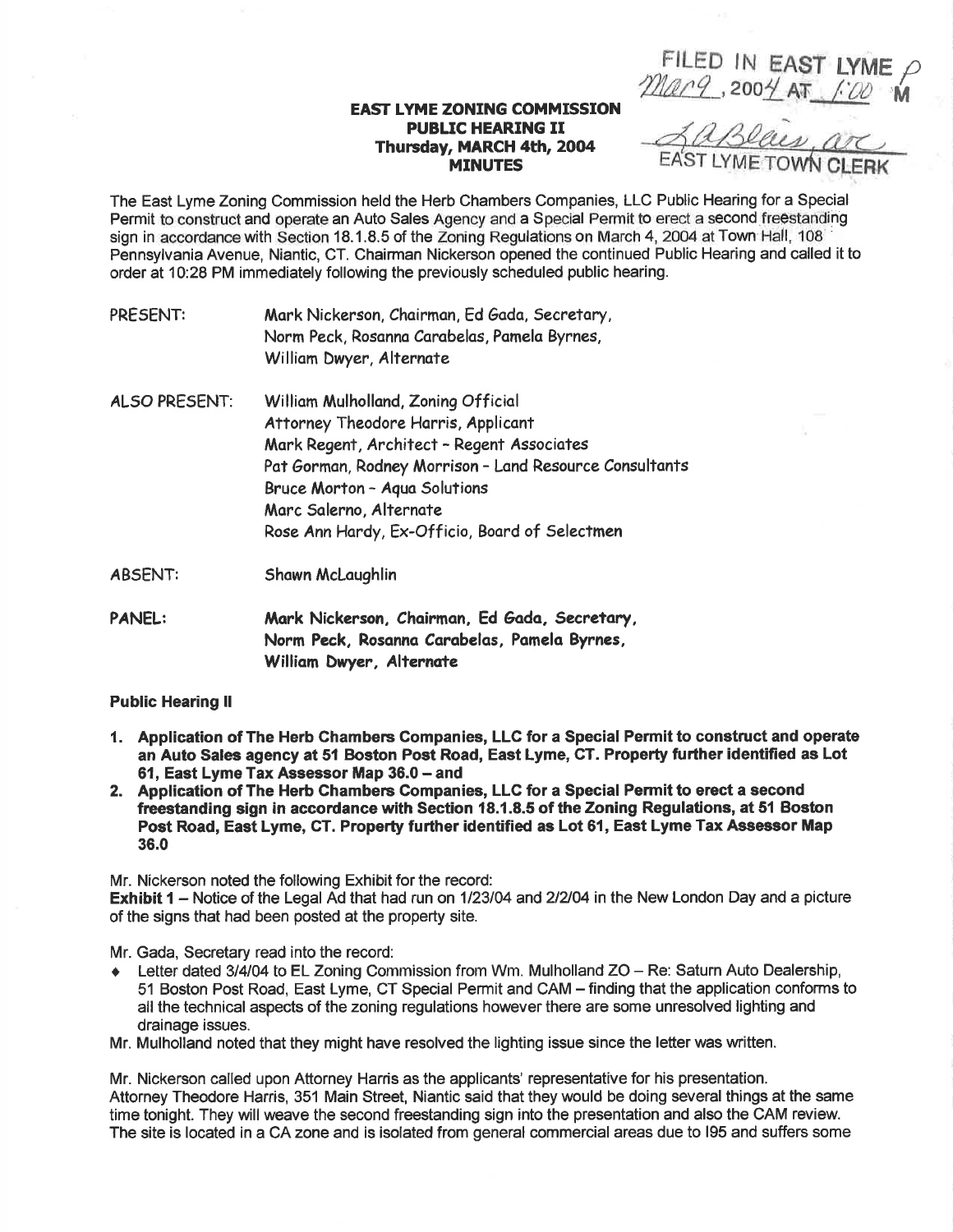access constraints. They will improve the site and change the character of it. lt has had a '1950's style motel that was torn down and various restaurants on it. He has several individuals here this evening that will speak. They are the architect, site design engineers and drainage engineers. Bruce Morton on drainage will discuss that aspect as it enters the cove at the end of the Niantic River. He introduced Mark Regent, Architect.

Mark Regent, Architect with Regent Associates Architects of Worcester, MA said that they are the architects for the Herb Chambers Cos. While showing a replica plan of the building he explained that the site is a twolevel site with a drive up ramp. The lower level is almost entirely underground and accessible from the back. It houses the service technician's facilities, mechanics area and storage. The main level has a new vehicle delivery center where new owners can leave from. The rooftop will have screened areas for the roof top equipment and louvered screens. The stucco material on the outside of the building is EIFS synthetic and white in color. The exposed part of the building is 25' tall.

Mr. Nickerson asked if the back of this building is also white and if you would see it coming from Waterford. Mr. Regent said yes, part of it would be seen. He then introduced Pat Gorman.

Pat Gorman, Land Resource Consultants, Site Topography and Landscaping.

Mr. Gorman said that this is approximately a 3.S-acre site with elevations of 46 and 17. They were able to position the building with the first floor within the existing grade. The steepest drive grade is 7.5%, which is gentle. There will be a modular block retaining wall 13'tallwith a wood guardrail on top. The site will have over 6000 sq. ft. of landscaping. They have been working with John DeCosta from DOT regarding 15' of landscaping in the DOT right-of-way. Mr. DeCosta has no problem with the additional landscaping in the ROW and wants the Saturn Dealership to take care of it and not the DOT. They have some trees that are in excess of 60'tall that will be maintained as they are located SE of the cemetery. They are working with the cemetery who is their neighbor and who is excited to have them in hopes that the vandalism to the cemetery will be curbed. The existing 85' tall sign when looked at from across the cove - one can barely see the top of the sign. He said that he had pictures of this for them to see. The existing canopy of trees will totally screen the building from the south.

Mr. Dwyer asked what does it look like from the street.

Mr. Gorman said that you will see the landscaping, display area, wall and maybe the top part of the 25' building.

Mr. Mulholland added that land use spent considerable hours on this application and did not want the retaining wall to be concrete. Given the difficulty of the site and the topography, this is the design that works. Ms. Carabelas said that tractor-trailers would be delivering cars and asked how wide the entrance was.

Mr. Gorman said that it is  $30'$  wide  $-$  good for the tractor-trailers and for fire trucks.

Mr. Gada asked to see the pictures taken from across the cove.

Mr. Gorman presented the pictures for the record.

Mr. Nickerson entered the following Exhibits into the record:

Exhibit 2 - Site Plans/Maps - Saturn of New London, 12 sheets

**Exhibit 3** - Current pictures of the Saturn building sign as seen from across the cove

Mr. Peck asked if DOT has a problem with the trees along Rte. 1.

Mr. Gorman said no, they are okay with the landscaping as long as they do not have to maintain it.

Mr. Peck asked what the plan is for the Rte. 1 landscaping.

Mr. Mulholland directed him to the landscape plan in the set of plans in front of him.

Mr. Peck asked if any of the evergreens would be a problem in the site line.

Mr. Gorman said no, they were put off to the side for the neighbors and so that they would not obstruct the site line of the autos driving in and out.

Mr. Mulholland commented that this is a compromise of design and safety for the applicant's business. Mr. Gorman introduced Rodney Morrison.

Rodney Morrison, Professional Engineer from Land Resource Consultants said that he would discuss the drainage and stormwater layout of the site. He said they are bounded by a drive to the existing cemetery and it is 50' beyond that to the cove. A vast majority of water from the site will sheet flow to the cove. There is a drainage conduit line on site owned by the DOT that is not functioning and is silted to the top that they are not going to try to open. There is a basin in l-95 that takes water with an outlet to the Latimer Brook area which is again plugged and that also will not be opened. Instead they will create a collection system and treatment system. They received a review letter from the DEP noting that the Latimer Brook watershed is a

East Lyme Zoning Commission Public Hearing ll Minutes - March 4, 2004 2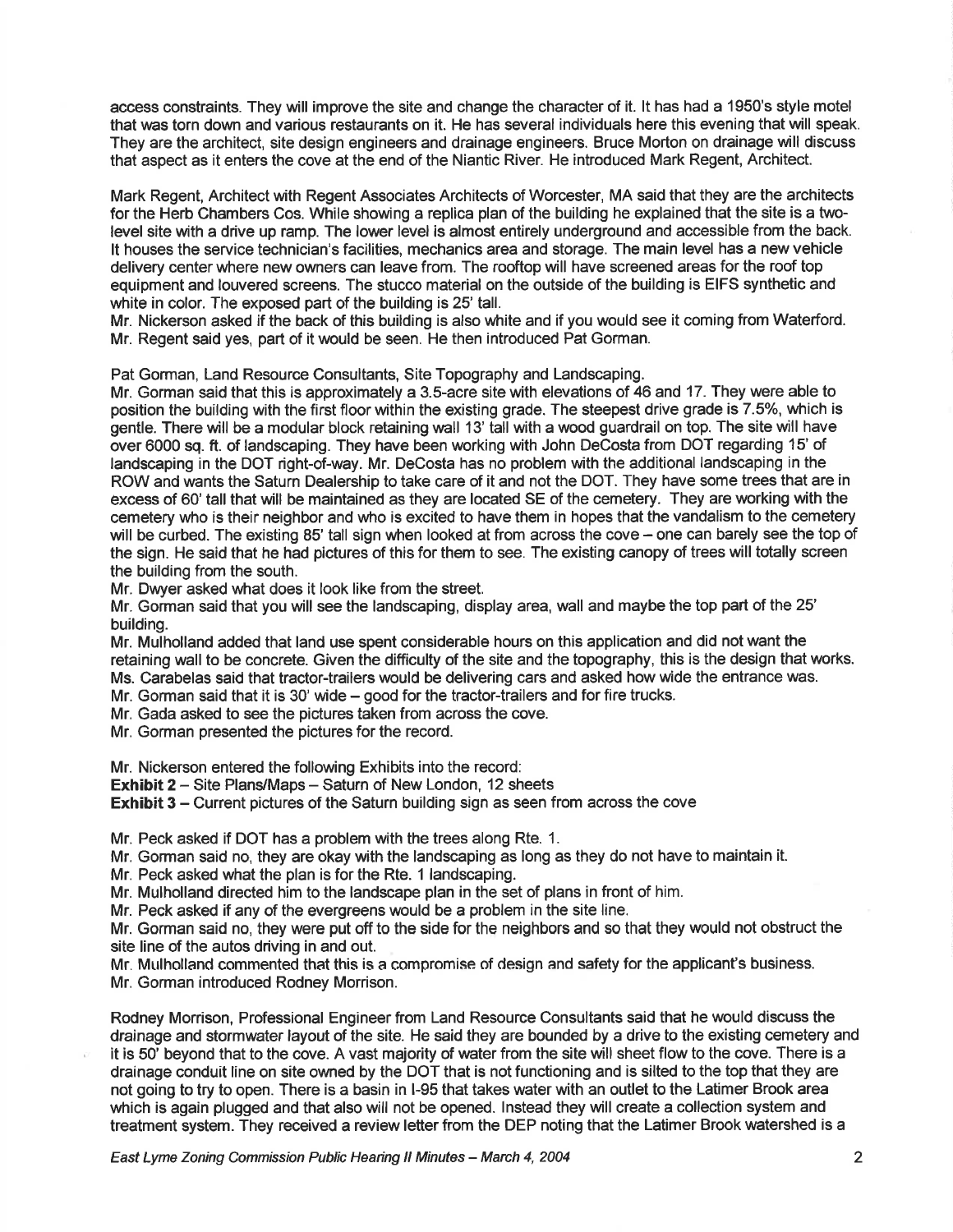fisherman's area that they want to protect so they have created a plan to infiltrate stormwater via an expansive level spreader releasing to the cove above the high tide water line. The soil in the area is very well draining soil and will handle the system well. He introduced Bruce Morton to explain the treatment system.

Bruce Morton of Aqua Solutions, Marlborough, CT said that they specialize in quality water treatment and stormwater management. He presented the following Exhibits for the record:

Exhibit 4 - Maintenance Schedule

**Exhibit 5 - Water Quality Treatment** 

He said that the DEP wants to protect the sea run brown trout at Latimer Brook and is concerned with petrochemicals getting into the Brook and cove. They have therefore devised an extensive groundwater recharge system that has pre-treatment that is self-contained. The service bay areas will be pumped out and the car wash will have removal of total suspended solids through a recycling process that is economical and saves water. From the stormwater standpoint the Maintenance Schedule is the most important. Keeping accurate pumping records is also important. For the stormwater there are blocks collecting drainage and recharging it back into the ground. The water quality unit has an oil/grease trap separator that is the front end of the system. Good housekeeping of the site will also pick up a lot that would normally go into the system. Mr. Gada asked how often the system has to be pumped inside at the lifts where the mechanical work is done.

Mr. Morton said that they haven't established a load on it yet, it depends upon the use. lt is pumped to a hauler truck that comes to get it.

Mr. Gada asked if in the car wash or lift areas in the mechanic bay if any of this goes out to the cove area. Mr. Morton and Mr. Gorman said no, it is hauled away and is self-contained. Some of what is hauled away is recycled. The car wash recycles the water.

Mr. Mulholland asked them to explain how the level spreader interacts with the tidal wetlands. Mr. Morton and Mr. Gorman said that they were staying away from that area. An elevation of 4.5 is at the edge of the riprap and they will have an extra 5' of stone, which brings them to the top of the slope there. There is enough vegetation there to handle it.

Mr. Morton said that the vegetation is bittersweet, multiflora rose and Phragmites that are invasive plants and that it was suggested to him that they cut it all down and re-seed it with good species that take the beating of saltwater sprays.

Ms. Carabelas said that she has heard this and is not sure that it is true but has to ask if the restaurant that was there before did not make it due to the inability to get water to that area.

Mr. Mulholland said that those are issues for George Calkins to address although he believed that the last restaurant closed due to poor management.

Attorney Harris said that this design is predicated on city water and that it would come from Waterford and they intend to do that. The septic system that exists there is very large and they intend to use it as it is more than they need and George Calkins has already looked at it.

Attorney Harris said that he would describe the outdoor lighting design.

Obviously, the outdoors is their display so lighting is important. They have proposed to use high tech lighting that is 24' high and specifically designed for car dealers. lt is directional with internally rotating shields that directs light into the site. The applicant is also mindful of the location of this site and the average lumens here is 33 as compared to the average city lumens of 83. The area of maximum concern is along Boston Post Road as there are some residences across the street. He passed out pictures of the lights to the Commission members indicating that they would have a flat lens system. The flat lens reduces the reflections and brilliance of the light itself.

Ms. Byrnes asked if there were houses across the cemetery driveway.

Attorney Harris and Mr. Mulholland said that they were shaded by the hilland won't see anything, as there is a severe drop of 16'.

Mr. Mulholland asked if they were using the same standard along the cove area.

Attorney Harris said no due to the grade of the land, the buffer of trees and being far from the property line. Mr. Peck asked if there would be flat lighting along Rte. 1 and if it would just be a row of lights.

Attorney Harris said yes and added that this lighting is not on all of the time. They will operate Monday through Thursday (to start) until 9 PM. Then, the lighting goes to 50% (security mode). Other days they typically close at 6 PM.

Mr. Mulholland asked if they could be individually controlled.

Attorney Harris said no, there would be two modes so that they have security mode.

East Lyme Zoning Commission Public Hearing ll Minutes - March 4, 2004 3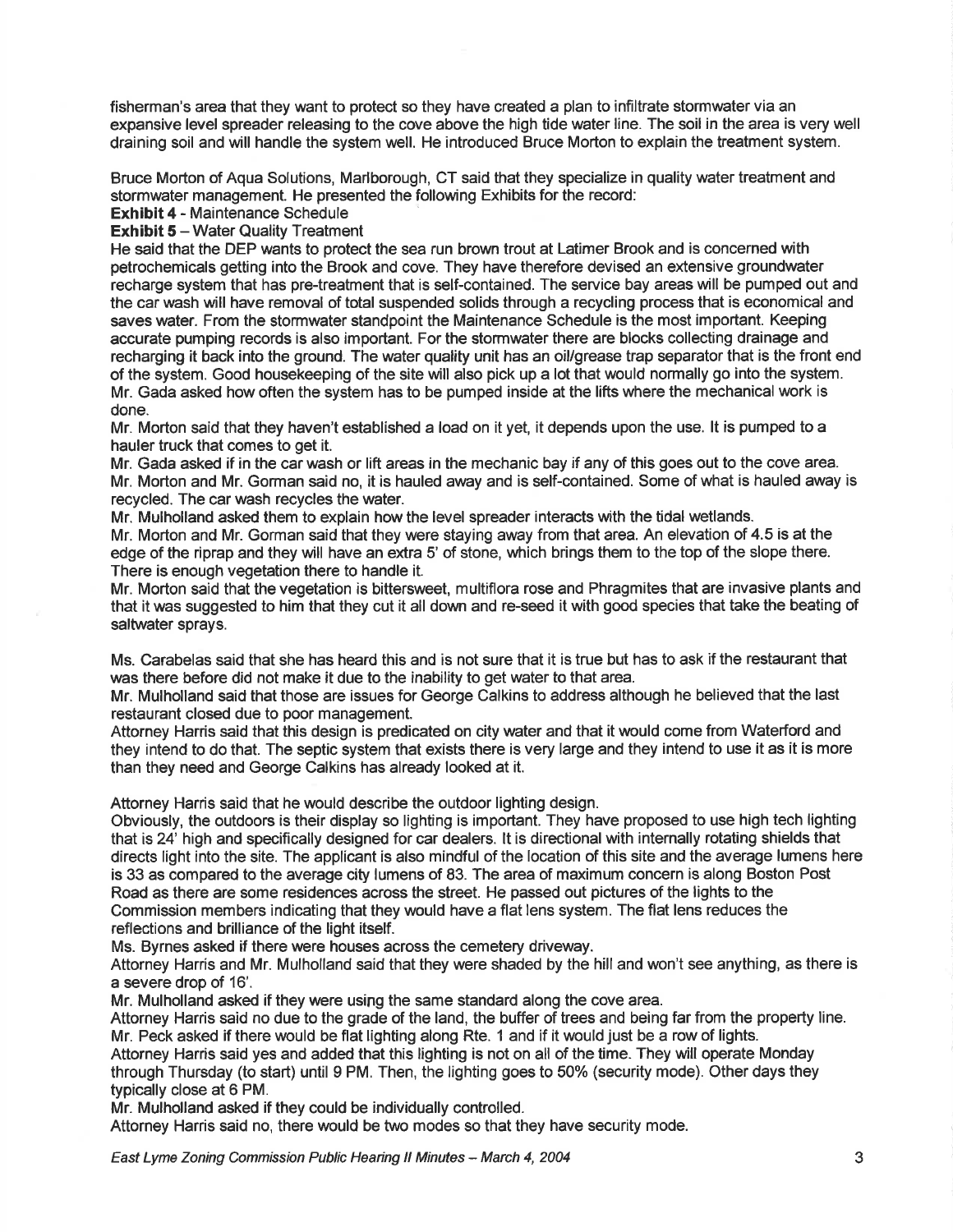Mr. Regent said that they are all controlled from the same place and that it is a digital timer based control and reacts to the light outside and changes with the seasons. The only lighting on the building itself is under the entrance canopy.

Attorney Harris said that he would very briefly go through the CAM review. There are no coastal resources on site. The cove is nearby but not on site. They are required to and feel that they have employed and exhibited best management practices with respect to the stormwater. So, because there are no coastal resources on the site they feel that they are consistent with the coastal resources principals, as they do not implicate them.

Attorney Harris said that he had two other things left to cover - the waivers and the request for a second freestanding sign. First thewaivers. He passed out a sheet explaining the three requested waivers. (Attached at end of Minutes) The first was for sidewalks. The second for the front landscaping along Route <sup>I</sup> and l-95. The third for a buffer at the property line.

Attorney Harris said that he would now cover the last item. They are requesting a second freestanding Saturn sign that is required for the Saturn dealership. He showed them copies of this sign. This site does not have visibility no matter how you look at it. He presented them with two pictures taken from the southbound side showing that you do not see the site until you are alongside of it and the signage is right at the top of the trees. This is in an isolated area for commercial use, by itself on one side of the highway. This is a hardship and the regulations do allow for a second sign if it is based upon a hardship and a special permit and a maximum height of 30', which is what they are proposing.

Mr. Nickerson asked if it is going to advertise Saturn or Foxwoods.

Attorney Harris said that it would be Saturn but not Foxwoods or a casino. They heard the neighbors the last time that complained that once people saw the Foxwoods on the sign that they turned off the highway and ended up in the neighbors' private driveways looking for the casino. However, they need the ability to direct people to their Saturn site and they may not need all of the 85' tall sign for their advertising.

Mr. Mulholland informed the Commission that this is a legal off-premise advertising sign that they approved a few years ago and that it is one of two in the community.

Mr. Nickerson recalled that they had done that to help the potential new property owners offset the cost of developing that property.

Attorney Harris said that it is a difficult site to see and that the sign is critical to the success of this business. Mr. Nickerson said that it's a hardship property and he agrees and that is why the sign is there but he is not in favor of casino advertising.

Mr. Mulholland asked if there have been any discussions with DOT on removing any of those trees. Attorney Harris said that he does not know as he has not had any conversations with them although it is really not those trees that are blocking anything.

Ms. Carabelas asked that they point out exactly where the sign would go.

Mr. Gorman pointed out the existing and proposed signs on the building map.

Mr. Mulholland asked how many feet there is between the existing sign and the proposed sign.

Mr. Gorman said approximately 110' to 120'.

Ms. Carabelas said thanks, as she needed to know that they are not right on top of eachother and they aren't.

Attorney Hanis summed that the site needs help and that he believes there is a hardship that exists with this general area and a need for this sign.

Mr. Nickerson asked if the Commission members had any other questions, hearing none -

Mr. Nickerson called for anyone from the public who wished to speak in favor of this application -

David Houseman, 162 Chesterfield Road, East Lyme said that he thinks that this is a great asset to the Town and that he can't wait for it to go in there as they have been looking at an eyesore. Also, the lighting should be fine.

Bill Henderson, 19 Stoneywood Drive, East Lyme said that the traffic pattern that exists in that area is a high accident area with people taking their eyes off of the road and crossing over. He thinks that the State has to be more pro-active in that area in dealing with the problem and he wants the Town to contact the State about this because adding to the problem won't solve it.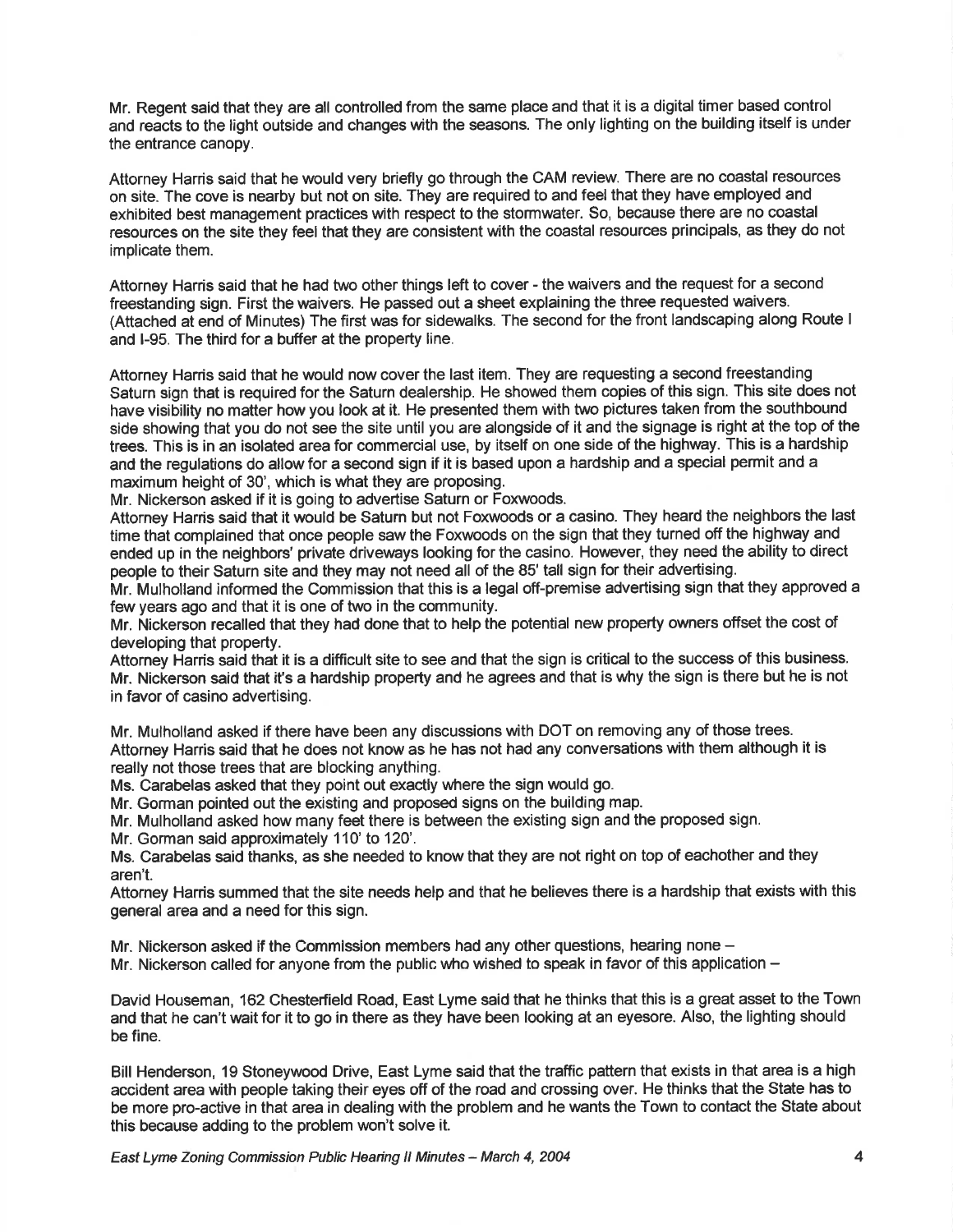Susan Kraynak, 1 River Road, East Lyme said that she is a neighbor to this and with the leaves off the trees she can see it from her driveway. She agrees with the traffic nightmare and added that they just finished redoing that whole area. She said that she gathers that the lighting is going to be low enough not to affect the night sky.

Aitorney Harris said that was a qualitative appreciation and that yes, it tends to stay on the site and does not glow in the sky. She might see some refracted light from car tops or when it is foggy out.

Ms. Kraynak said that where the second sign will be was not clear to her.

Mr. Gorman pointed it out to her on the plan.

Mr. Nickerson said that in looking from her property that the building would be blocking it.

Ms. Kraynak said that they would only be open four nights and closing at 9 PM so they would not be getting deliveries at that time anyway. She asked where they were going to get water.

Attorney Harris said that they have an agreement with Waterford to get it from them and the intent is to do so.

Ms. Kraynak asked about sewage.

Attorney Harris said that there is an existing on site septic system from the restaurant that has far more capacity then necessary and they intend to utilize it.

Ms. Kraynak said that while she does not feel that sidewalks are appropriate there, the people who walk their dogs or themselves there would surprise them.

Maureen White, 41 West Main Street, Niantic said that her husband and herself own the Book Barn. She definitely welcomes the Saturn dealership, as it is a welcome asset to the area. But, she vehemently opposes having additional advertising on that 85' sign. They are not allowed to have an 85' sign advertising the Book Barn.

Rose Ann Hardy, Ex-Officio asked how close does this come to the historic cemetery and if there is a buffer maintained there.

Mr. Gorman said that the cemetery has an existing stone wall in place and that they owned a sliver of land outside of the stone wall. Mrs. Murphy presented to the Cemetery Committee that they transfer that sliver of land to the dealership and the committee agreed and that sliver of land has been transferred to them. Ms. Hardy asked if pavement would go right up to there.

Mr. Gorman said no it would be 10'-20' away and there would be grass and evergreens.

Mr. Nickerson said to Ms. Hardy that the cemetery has indicated that they are very happy that Saturn is coming. They are hoping that this will cut down on the vandalism in that area.

Randy White, 41 West Main Street, Niantic said that he is smart enough to agree with his wife. Off-site advertising on the sign would be bad to have. He has no problem with Saturn advertising or with the second Saturn sign.

Attorney Harris noted that he feels that the hearing can be closed this evening and that the drainage can be worked out with Mr. Giannattasio. Mr. Giannattasio could give a report prior to their decision at the next meeting.

Mr. Mulholland said that he thinks that they can close it with the condition that staff reports back in two weeks on the drainage. Given the complexity of it they would be working with Mr. Giannattasio anyway. Staff has spent a great deal of time on this already and the drainage is the only issue left.

Ms. Hardy said that there were large numbers of the public here tonight and that she feels that to take comments for a public hearing at 20 minutes to midnight is not falr as a lot of people left early. She feels that the public should be able to speak even though she does not feel there is opposition to this application. She would like them to keep the public hearing open.

Attorney Harris said that were it not for the drainage they would be closing it in any event. Mr. Nickerson commented that they did have a posted public hearing for this evening for this. He suggested that they close it and move on but asked the consensus of the Commission members.

The consensus of the Commission members was to close the hearing and have only staff provide a report on the drainage issue at their next meeting.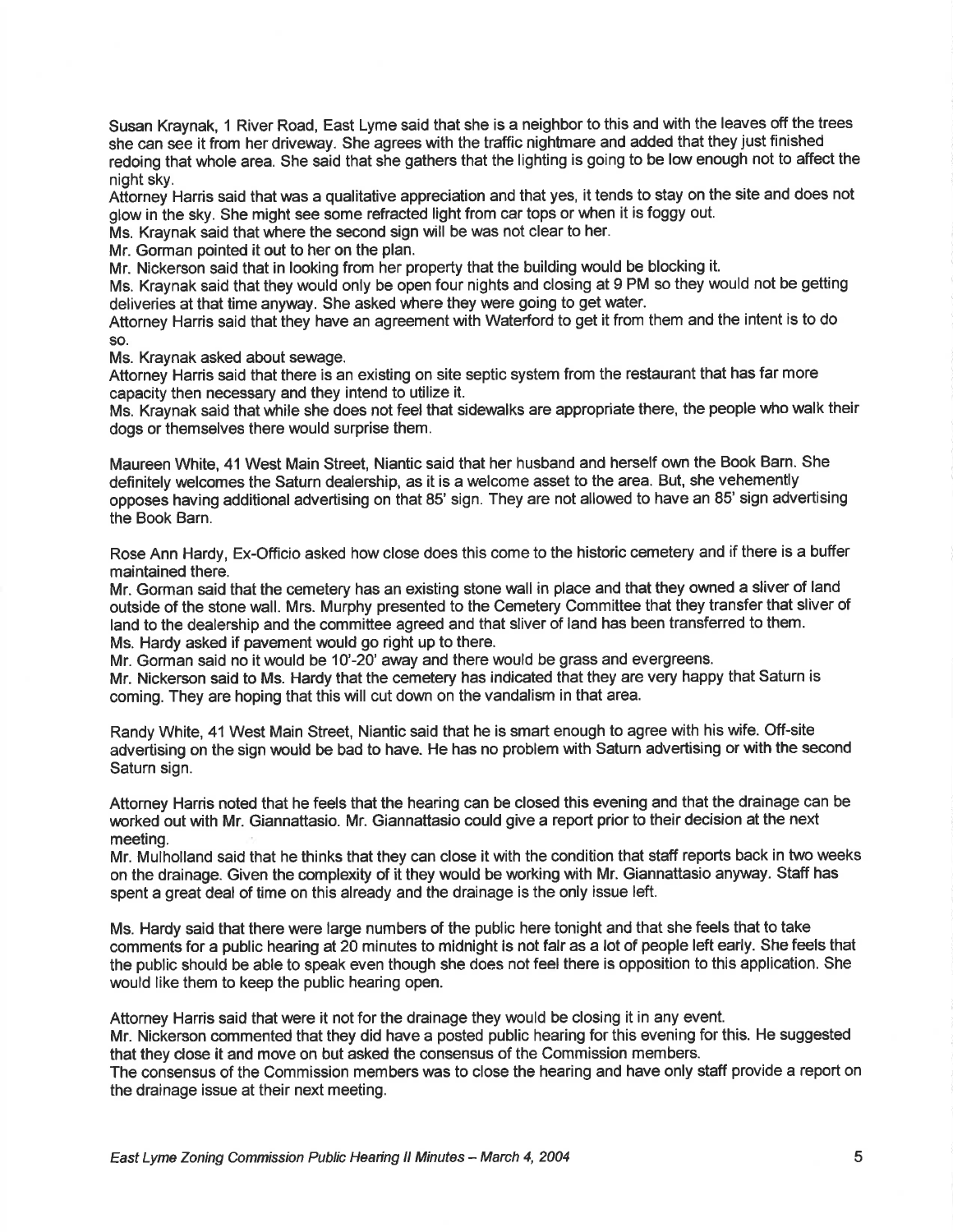Mr. Nickerson called for a motion to dose both Public Hearing ltems Nos. 2 and 3 of the Herb Chambers Companies, LLC.

.\*MOT!ON (1)

Ms. Carabelas moved to close Public Hearing Item Nos. 2 and 3 of the Herb Chambers Companies, LLC.

Mr. Gada seconded the motion. Vote:  $6 - 0 - 0$ . Motion passed.

Mr. Nickerson closed both of the Public Hearings of the Herb Chambers Companies, LLC at 11:54 PM.

Respectfully submitted,

Koren Zmitruk, Recording Secretory